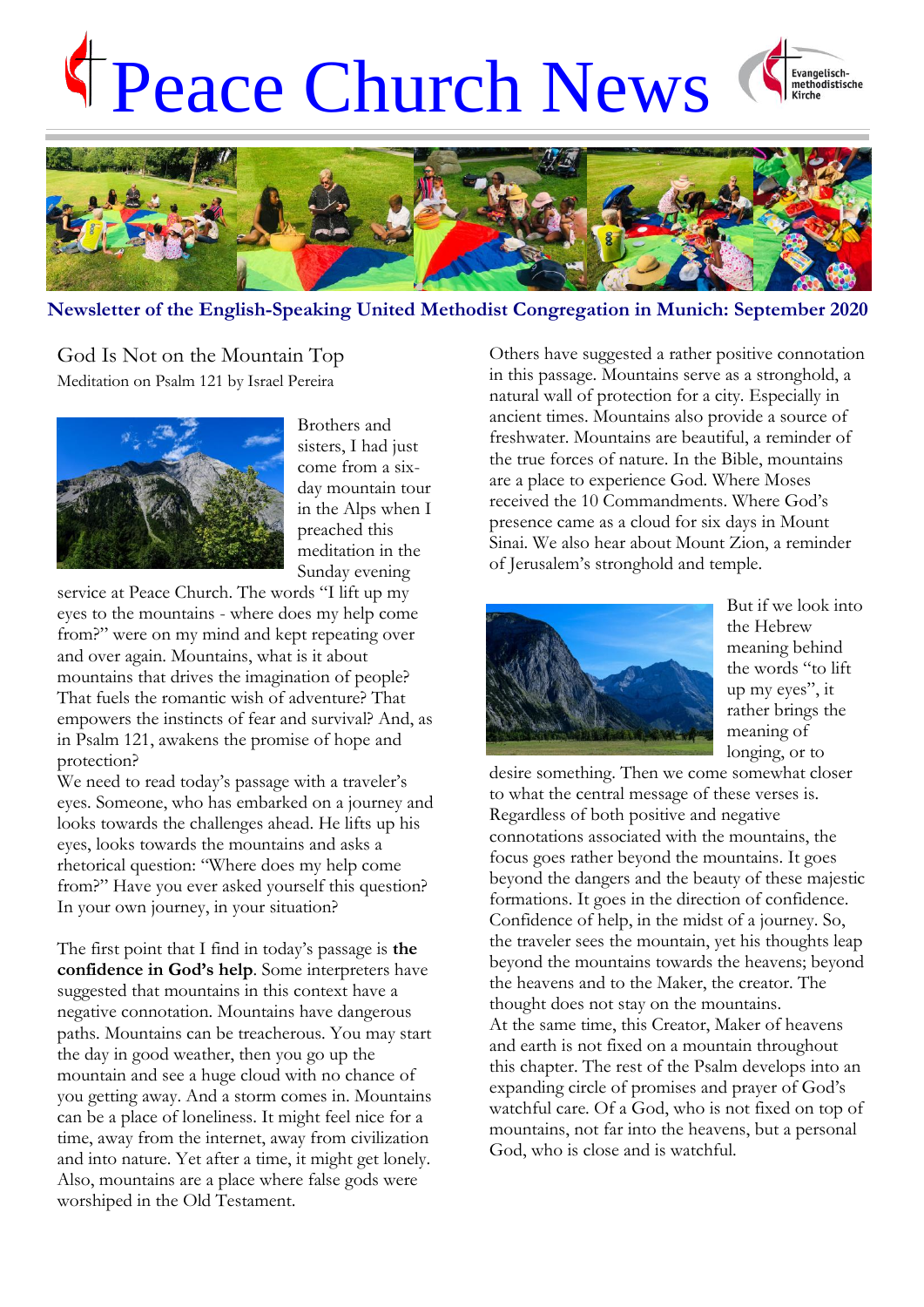That leads me into my second point: **The watchful care of God**.

**"He will not let your foot slip — he who watches over you will not slumber; indeed, he who watches over Israel will neither slumber nor sleep."**



The speaker of the psalm changes from the first person in verses 1 and 2 to the second person. It now becomes a prayer. We

have the imagery of a God, who does not sleep. A God who is close, watching and who will not let your foot slip. In the larger, near east, ancient tradition, gods were frequently depicted sleeping. But here the Psalmist emphasizes multiple times, that not only does God not sleep, but he doesn't even doze or nod off. Rather remains attentive and constantly watches over his people so that not even a foot of theirs will slip from the path. Later the psalmist talks about God being your shade at your right hand. The word shade or shadow is so often used in the Old Testament, showing this imagery of closeness of God, or protection of God. God and shadow represent his watchful care. Moreover, there is an interesting meaning behind placing God at your right hand. Soldiers carried their shield on the left hand, leaving their right hand usually exposed. The imagery of God standing at the right hand is that of one, who provides an extra shield in your vulnerability. The psalmist wants to emphasize the imagery of this constant God. A God who is like a shadow, a God who is with you even in your vulnerabilities, a God who is

constantly watching over you. A God who is with you and not fixed on top of a mountain. And so, God is not only portrayed as the creator, one who is greater than the adversaries, but also one who walks with you in the midst of adversaries. Close to you like a shadow.

Brothers and sisters, this chapter is not a mere confidence boost. Neither an assurance that the journey of life will be without slips or falls or sorrows or worries. It is a prayer. It is rather a reminder that in life's journey, either walking towards the mountain, or away from it, God will remain watchful, God will remain as close to you as a shadow. Not only on top of a mountain, but close to you. In your slips or in your vulnerability, God will be as close to you as a shadow. As a pastor said once, "God is closer to me than my own breath".

On my journey to the Alps, I had the opportunity to go alone to a mountain top. And so, I initiated my journey, a journey full of rocky grounds and treacherous corners. I felt then some rain drops. I looked over and I saw huge rain clouds coming towards me. There were only about 200 meters left to the mountain top. It would be very fitting to say that I made it to the top, that I had the courage and persistence and I conquered my challenge. Yet the truth is, I turned back. I saw the clouds, felt the rain, and even though I saw two older ladies coming down from the mountain top, I turned back.

The potential dangers raised my alarm. In the six days of my mountain tour I fell, hurt my back, my knee, my wife slipped. Our two other friends also had their injuries. There were failures. **But God is not fixed on the mountain top**. God is as close to you as a shadow. You do not need to be successful; you do not need to reach the mountain top to experience God. God is with you in the midst of your slips, in the midst of your troubles he watches over you. This same God also came down from heaven to earth in the person of Jesus experienced, in his journey, sorrows and sadness. You do not need to reach the mountain top to experience God. God came down and is present in every slip, fear, failure of life's journey.



And so, the Psalmist ends the chapter, not at the end of his journey, yet lists the promise of God's care for eternity. **"The LORD will keep you from all harm — he will watch over your life; the LORD will watch over your coming and** 

**going - both now and forevermore." God is not on a mountain top; he is with you on your life's journey and beyond. Amen**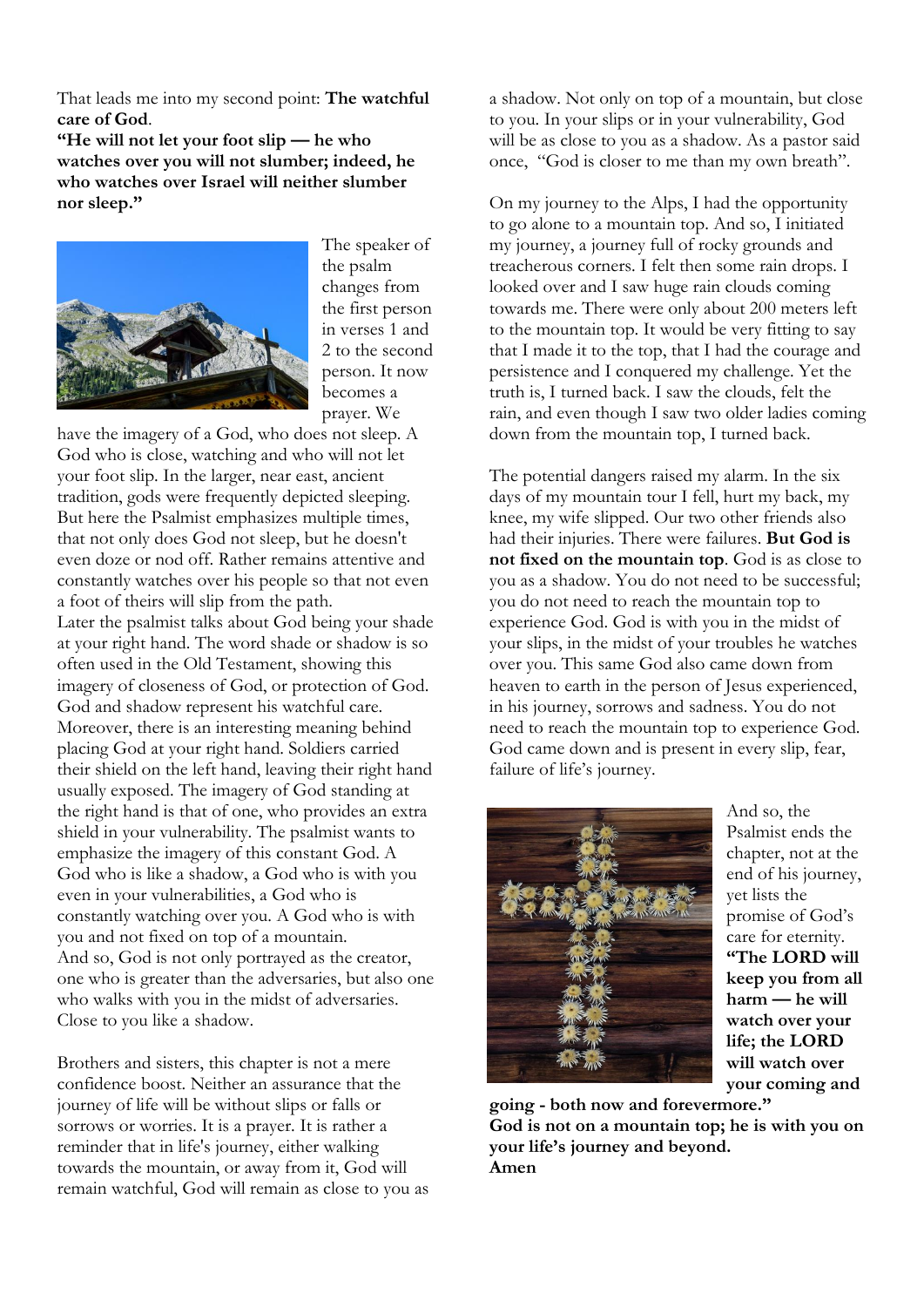## News from Peace Church Life



#### Church Life in Corona Times By Pastor Christine

Never in my life as a pastor, nor in my 20 years at Peace Church, has the life of individuals and communities been shaped by what the German politicians call the Infection Protection Act. What we do or don't do as a private person or as a church community is determined by a virus and the terrible illness it can cause. The decision whether we go out or stay home, whether we invite people or go out for dinner is not ours anymore. It depends on the Corona infection numbers and the consequences those – at the moment rising – numbers bring about for our everyday life and our work situation. Since mid-March not our mission statement but an illness against which there is no medicine and no vaccine, is what dominates what I do as a pastor and what we do as a church, and the prospect that this will end soon is not at the horizon. We may have to spend autumn and the winter "with the virus" as Angela Merkel said recently. This means the desired "back to normal" the "back to the old normal" is not in sight.

In this crisis we are all beginners and we are all learners. None of us have experiences with this new illness and its consequences. None of us have been through this before. We are all overwhelmed and can only react to what seems to overwhelm the whole world. The consequences for our daily lives change on a sometimes weekly basis – just as the spread of the virus changes, and infection numbers go up or down.

Before Corona Peace Church had a planning meeting at the beginning of the year. We structured our church year, expressed wishes, set goals and looked forward to the events we had planned. In 2020 all is different. From 15 March on churches were closed. During the shutdown I was in church every Sunday. Sometimes alone and with music; sometimes somebody seeking support came along. I knew I would be alone, and it did not affect me much. I had made the decision that I wanted to be there – just in case, and because the church is the place where I belonged on a Sunday. We reopened Peace Church on Pentecost Sunday, our birthday. Then we offered various small worship opportunities. These were of varying success. Again, I experienced times alone in church, not because the church was shut but because nobody came.

Where was people's desire for worship? Where had the sense of community gone? How are we connected? How can we remain connected?

The church people had come up with many great and creative ideas. Just remember the PeaceCast, the music online, the online prayer meeting, the Sunday evening service which is a small gem, the all-age summer Saturdays, the fun packs for the kids, the postcards and the posts on the website and on Facebook and many more…

We are still reacting to the Corona situation and to wants and not-wants of our church people. So for September a new worship schedule will begin. We will stop the Saturday afternoon all-age services. Instead we will think of sending "Sunday School letters" to the kids aged 3 to 12 every Sunday. We may eventually come up with a monthly all-age service at 12 noon on Sundays. But before we do that we have to observe how the infection numbers change as people come back from holidays and as school and kindergartens start again. We will only be able to restart Sunday School and Kids' Club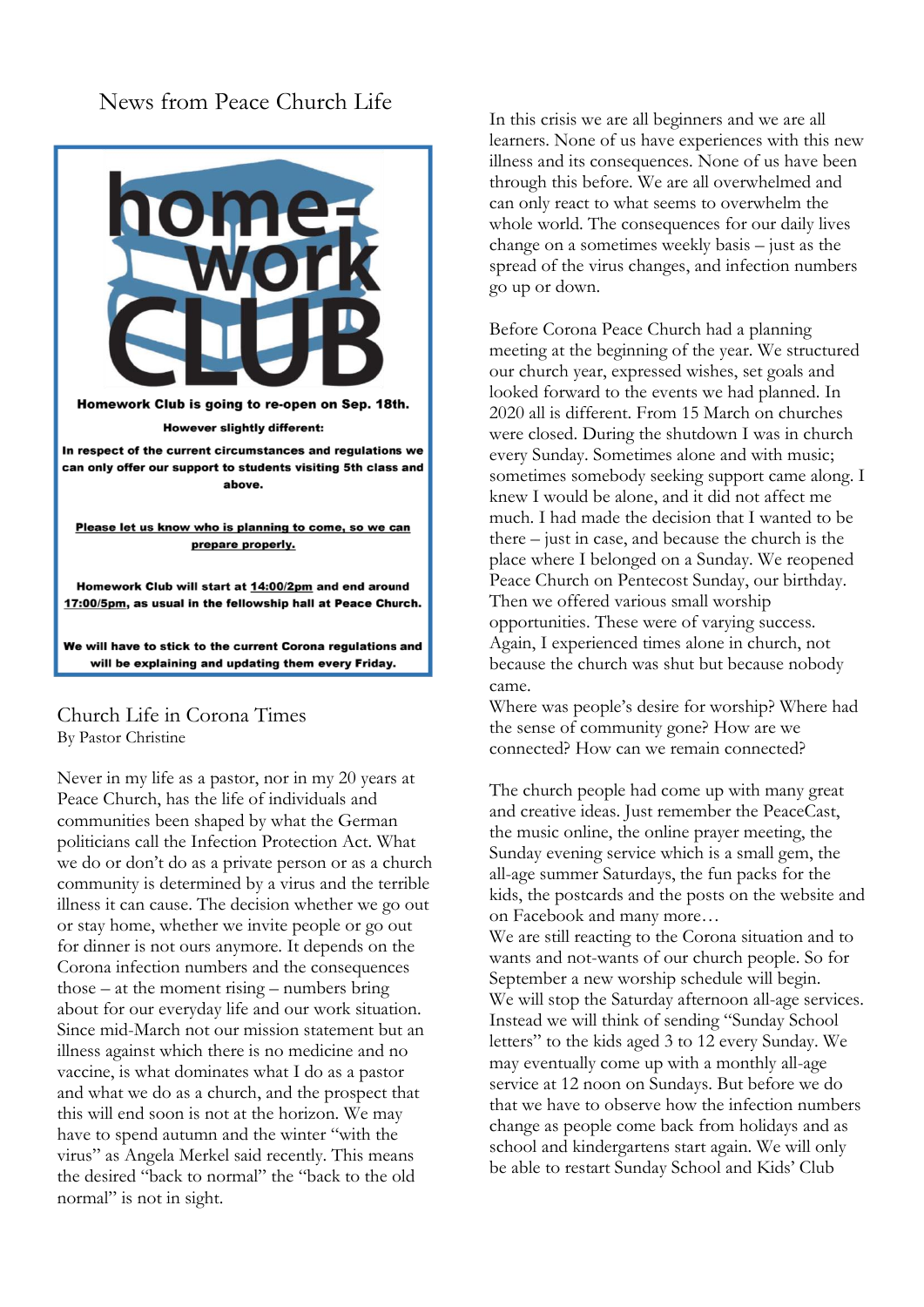when schools go back to mixed groups, whole classes and regular running.

We will keep the prayer supper online and encourage people to join this precious little event. And we will continue the beautiful Sunday evening services.

We are hoping to organise a careful and small African Harvest Festival without food or only fingerfood individually wrapped in paper bags, no auction but maybe the sale of the gifts outside – just as in a marketplace. The choir will have to sing from the balcony with 2 metres distance between each singer. All who sing must wear masks. We may be able to serve coffee, if people bring their own cup and take it home again. As you can see: all is unsure, all is open. We all have to try out and see how things go, and whether we like them, need them, want them… In the Council on Ministries we are reviewing church life on a monthly basis and try to make sure that all of our members and friends get the important pieces of information in time. For the Harvest Festival we may have to send invitation cards out with a sign-up slip. We may have to ask people to sign up beforehand which means they have to let us know a week before whether they are planning to come or not.

We will definitely open the Homework Club from 18 September on for school kids aged 10 years and older. We will begin at 2pm and serve individually packaged fingerfood.

We will not be able to open the Monday project for some time, but we must think of an opportunity for people to stay warm when winter comes.

The Council on Ministries will meet at the beginning of September and review, plan and discuss things. Nobody is forced to partake: we will minute the meeting. We want to respect each other's hesitations to come and meet with many people, the fear to use public transport, the wish to run only the absolutely necessary errands and avoid mixing with too many people. We will keep each other in prayers, we can continue thinking of each other, calling each other, sending stuff, and cherish our memories of how it was before Corona, and feed our dreams of how it will be after. God is in there with us, and he has given us a spirit of power, love and mindfulness. We love each other, miss each other, we respect and cherish each other. And we are a community experimenting endlessly to seek and find what is best for us.

Prayer Supper on Tuesdays – Online By Cathy Williams

At the end of May I was really pleased to watch the Pentecost service online. How wonderful to be able to worship once more in the church! However, I was not and still am not really ready to mix with other people. Sometimes I feel I'm being very stupid and wish that I could be as confident as others but we're all different! I attended the Tuesday Prayer meeting in the church just once probably over a year ago. I was very warmly welcomed by Vanda, Rino, Ronald, Moses, Theo and of course Ian! Afterwards we ate together and chatted. It was a welcome hour or so of quiet before resuming my normal hectic life. However, a month later something else was happening Tuesday at 6pm and I didn't get into the routine of attending. I was however very pleased when in early June

Vanda texted and asked if I would like to join the new online prayer meeting. It is lovely to have the chance, now weekly, to meet others, pray together and hear a meditation, recently the one from the Sunday evening service. This opportunity gives me the chance to still feel part of the church family. If there are others out there who would like to attend, please contact Vanda on 015253259492. You are very, very welcome to listen quietly or if you wish to take a more active part in the meeting. We are now about 10 people.

Listen to The Peace Band By Graham Williams



Have you been missing The Peace Band? The band has certainly been missing playing for the Peace Church congregation. However fear not. Through the mysterious ways of modern technology The Peace Band can now be heard by all on SoundCloud.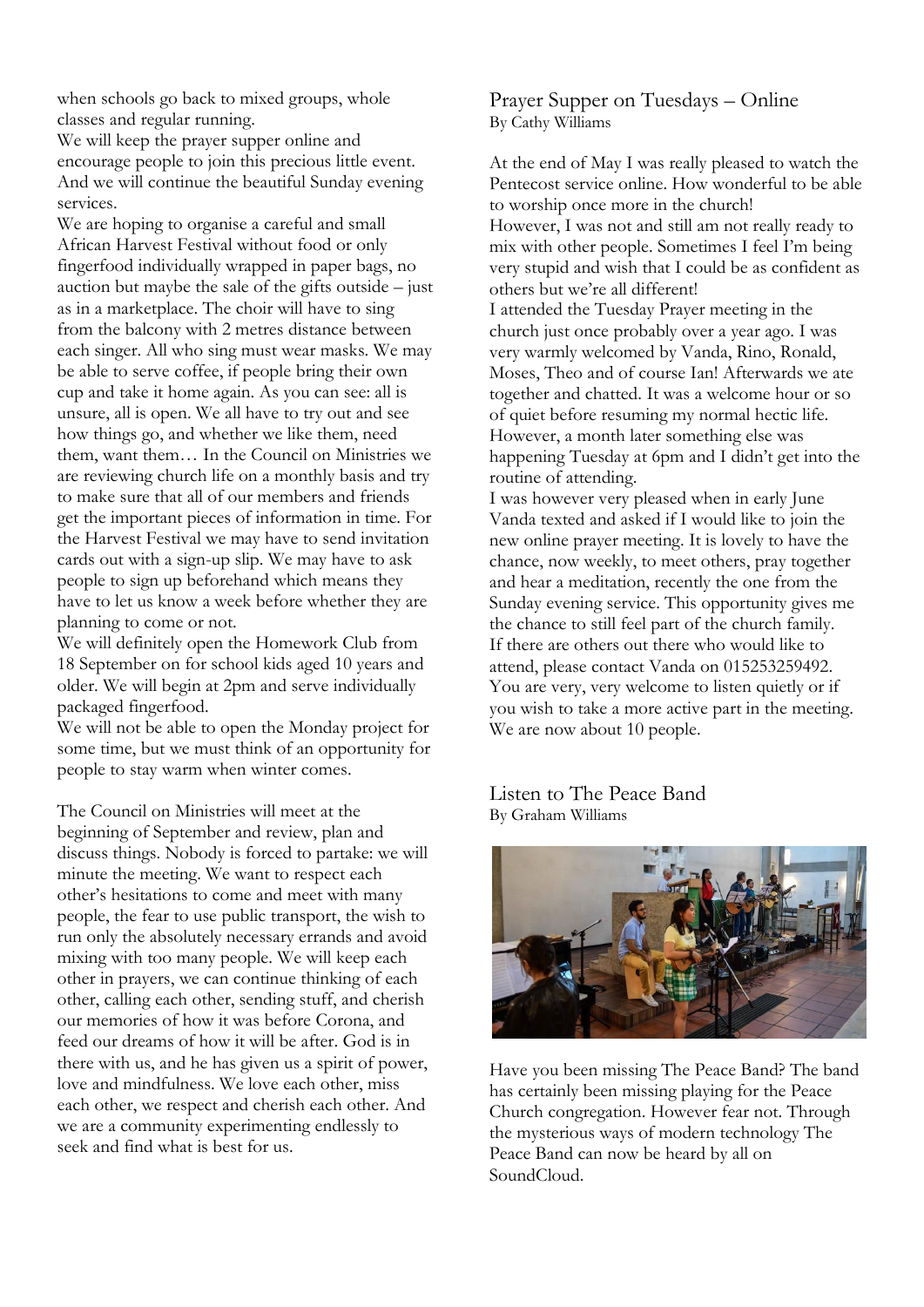You will find us on your computers or smart phones if follow these links.

https://soundcloud.com/the\_peace\_band\_where you can pick and choose songs to play. Or log on to

[https://soundcloud.com/the\\_peace\\_band/sets/the](https://soundcloud.com/the_peace_band/sets/the-peace-band) [-peace-band](https://soundcloud.com/the_peace_band/sets/the-peace-band) where you can listen to the full play list of 18 songs.

The songs were recorded 'live' in services over the last couple of years mainly for reference purposes but in the current times of need it seemed like a good idea to make them available to the Peace Church community and beyond.

Hopefully you will find some of your favourite songs in the collection to play again and again. The page has been up and running since April, with new songs being added at intervals – although the supply of usable recordings is now just about exhausted.

Through SoundCloud,The Peace Band has already been heard in many countries across several continents. One church in the UK (having asked for permission) even played one of the recordings in their Sunday service recently.

If you are not currently attending church, hopefully the songs will help to lift your spirits and keep you connected. So to finish with the words of our signature song .….. *'may the peace be with you, with you the peace can spread, may the peace go with you, from this day on ahead.'* Happy listening.

Peace Church Calendar September 2020

**Tuesday 1 September**  18h Online Prayer Meeting **Sunday 6 September** 18h Evening Worship **Tuesday 8 September** 18h Online Prayer Meeting **Sunday 13 September** 18h Evening Worship **Tuesday 15 September**  18h Online Prayer Meeting **Friday 18 September** 14h Restart Homework Club **Sunday 20 September**  18h Evening Worship **Tuesday 22 September** 18h Online Prayer Meeting **Friday 25 September** 14h Homework Club **Sunday 27 September**  18h Evening Worship

#### **Tuesday 29 September** 18h Online Prayer Meeting

**Saturday 19 September** Wedding of Kat & Christian in North Yorkshire, England



(Join Zoom Meeting at 12:30pm German Time [https://us02web.zoom.us/j/81829499010?pwd=](https://us02web.zoom.us/j/81829499010?pwd=Qm9FelZWcDVPMDg1U0N5WlNmRzZ3Zz09) [Qm9FelZWcDVPMDg1U0N5WlNmRzZ3Zz09](https://us02web.zoom.us/j/81829499010?pwd=Qm9FelZWcDVPMDg1U0N5WlNmRzZ3Zz09) Meeting ID: 818 2949 9010 Passcode: 775362 The Zoom livestream will be hosted by Scargill House, who have a license for 100 Zoom participants, so we'd ask you to use one link per household wherever possible.)

**\_\_\_\_\_\_\_\_\_\_\_\_\_\_\_\_\_\_\_\_\_\_\_\_\_\_\_\_\_\_\_\_\_\_\_\_\_\_\_\_**

## **Impressum**

**Contact Details: Peace Church United Methodist, Chiemgaustr. 7, 81549 München, Phone: 089-85636735 Christine Erb-Kanzleiter (Pastor) e-mail:** [Christine@peacechurch.de](mailto:Christine@peacechurch.de) **Mobile: 0179-6726794 Homepage:** [www.peacechurch.de](http://www.peacechurch.de/) **www.facebook.com/PeaceChurchMunich**

Germany: Account 90 88 394 at Kreissparkasse München Starnberg (BLZ 70250150) IBAN: DE47 7025 0150 0009 0883 94 / BIC: BYLADEM1KMS (München)

Philippuskirche Contacts: Pfarramt Philippuskirche 089-690 79 93, Claudia Viehbeck (secretary) Pfarrer Klaus Pfaller 089-693 94 685